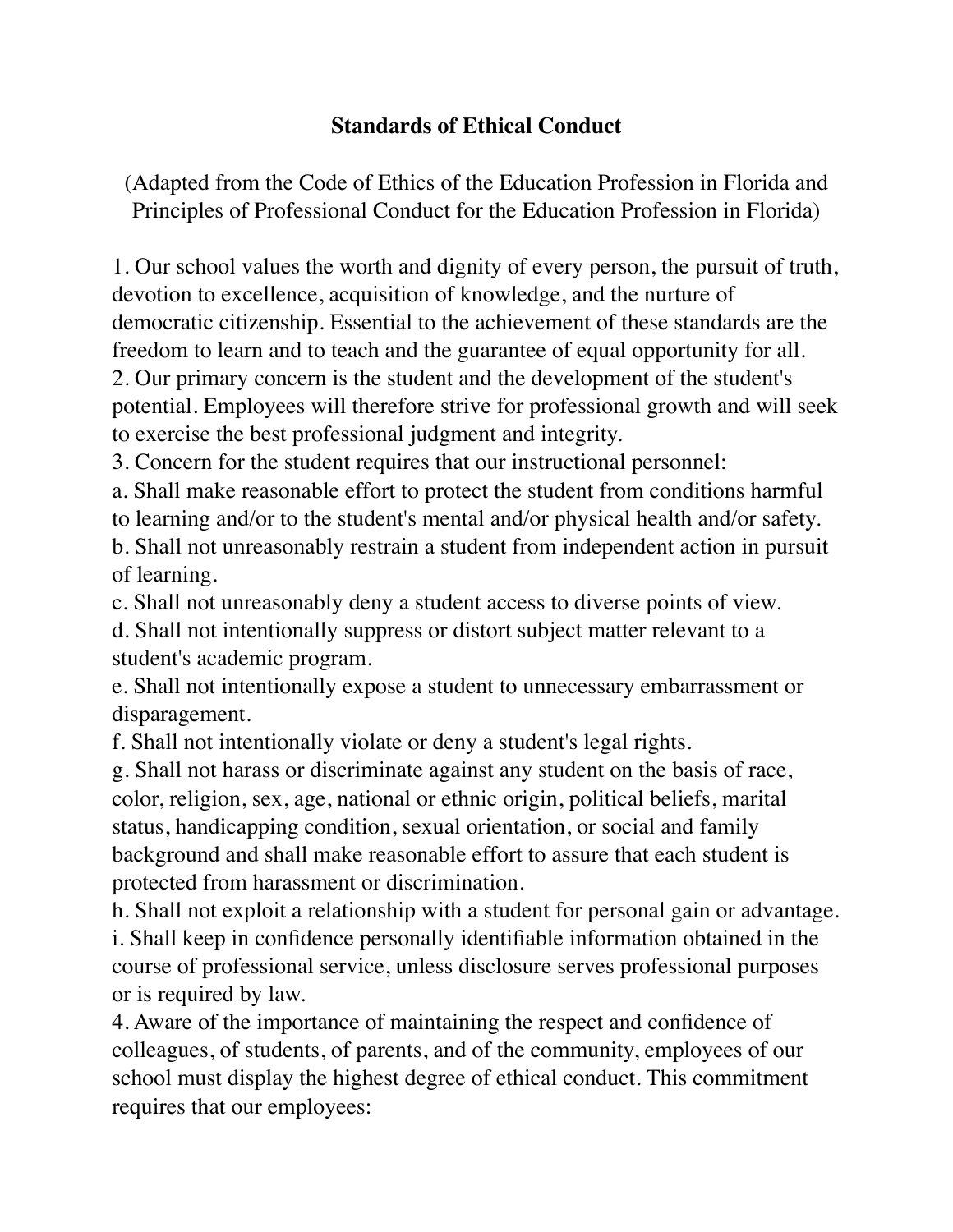a. Shall maintain honesty in all professional dealings.

b. Shall not on the basis of race, color, religion, sex, age, national or ethnic origin, political beliefs, marital status, handicapping condition if otherwise qualified, or social and family background deny to a colleague professional benefits or advantages or participation in any professional organization. c. Shall not interfere with a colleague's exercise of political or civil rights and responsibilities. d. Shall not engage in harassment or discriminatory conduct which unreasonably interferes with an individual's performance of professional or work responsibilities or with the orderly processes of education or which creates a hostile, intimidating, abusive, offensive, or oppressive environment; and, further, shall make reasonable effort to assure that each individual is protected from such harassment or discrimination.

e. Shall not make malicious or intentionally false statements about a colleague.

**Training Requirement** All instructional personnel and administrators are required as a condition of employment to complete training on these standards of ethical conduct.

**Reporting Misconduct by Instructional Personnel and Administrators** All employees and administrators have an obligation to report misconduct by instructional personnel and school administrators which affects the health, safety, or welfare of a student. Examples of misconduct include obscene language, drug and alcohol use, disparaging comments, prejudice or bigotry, sexual innuendo, cheating or testing violations, physical aggression, and accepting or offering favors. Reports of misconduct of employees should be made to the owner/chief administrator, Penny Bryson.

Reports of misconduct committed by administrators should be made to the owner and/or regional manager in Office of Independent Education & Parental Choice at Florida Department of Education. (School Choice Hotline: (800) 447-1636)

Legally sufficient allegations of misconduct by Florida certified educators will be reported to the Office of Professional Practices Services. Policies and procedures for reporting misconduct by instructional personnel or school administrators which affects the health, safety, or welfare of a student are posted in the employee mail room and on our Web site at therapybeat.com.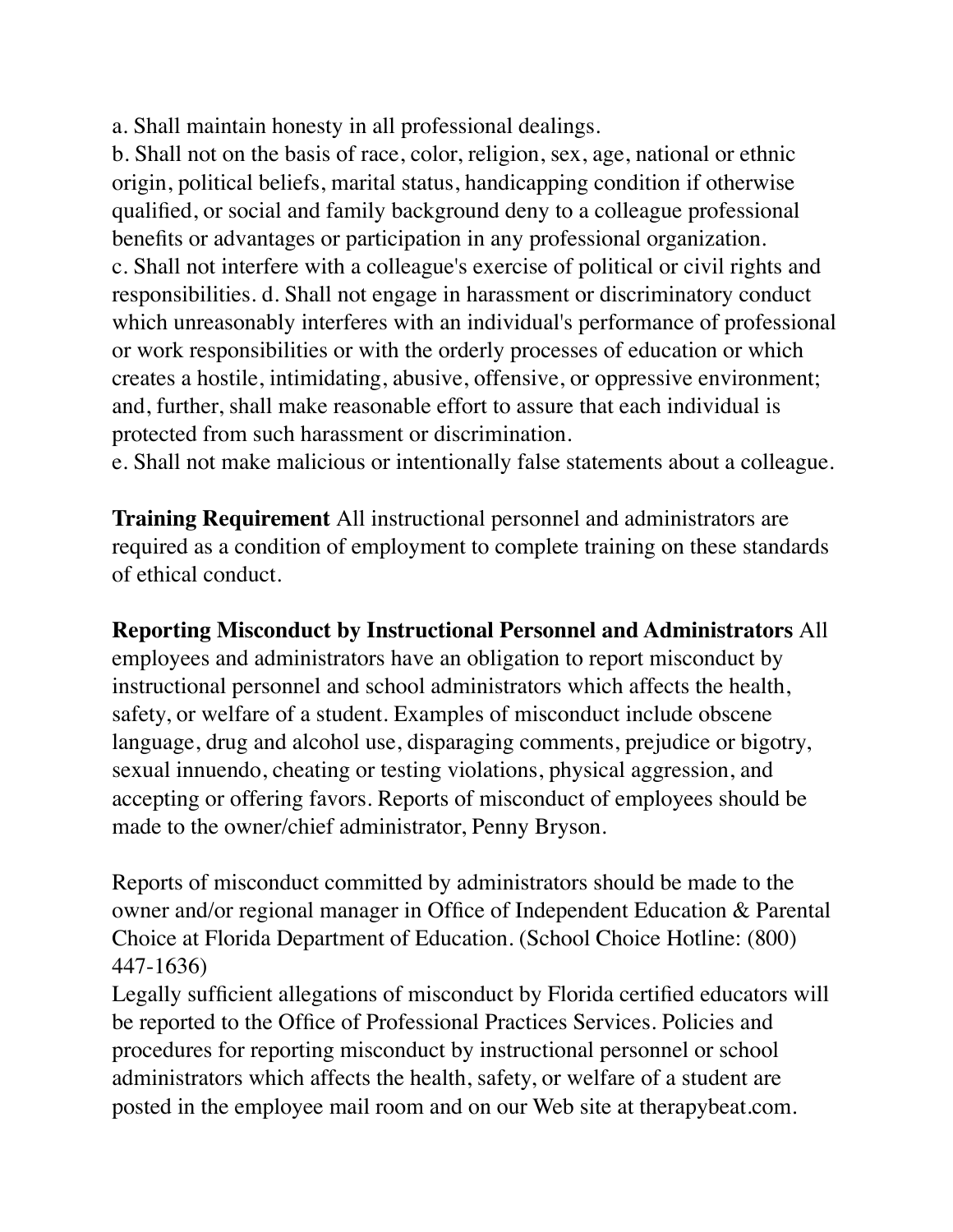**Reporting Child Abuse, Abandonment or Neglect** All employees and agents have an affirmative duty to report all actual or suspected cases of child abuse, abandonment, or neglect. Call 1-800-96-ABUSE or report online at: http:// www.dcf.state.fl.us/abuse/report/.

Signs of Physical Abuse: The child may have unexplained bruises, welts, cuts, or other injuries; broken bones; or burns. A child experiencing physical abuse may seem withdrawn or depressed, seem afraid to go home or may run away, shy away from physical contact, be aggressive, or wear inappropriate clothing to hide injuries.

Signs of Sexual Abuse: The child may have torn, stained or bloody underwear, trouble walking or sitting, pain or itching in genital area, or a sexually transmitted disease. A child experiencing sexual abuse may have unusual knowledge of sex or act seductively, fear a particular person, seem withdrawn or depressed, gain or lose weight suddenly, shy away from physical contact, or run away from home.

Signs of Neglect: The child may have unattended medical needs, little or no supervision at home, poor hygiene, or appear underweight. A child experiencing neglect may be frequently tired or hungry, steal food, or appear overly needy for adult attention.

Patterns of Abuse: Serious abuse usually involves a combination of factors. While a single sign may not be significant, a pattern of physical or behavioral signs is a serious indicator and should be reported.

**Liability Protections** Any person, official, or institution participating in good faith in any act authorized or required by law, or reporting in good faith any instance of child abuse, abandonment, or neglect to the department or any law enforcement agency, shall be immune from any civil or criminal liability which might otherwise result by reason of such action. (F.S. 39.203)

An employer who discloses information about a former or current employee to a prospective employer of the former or current employee upon request of the